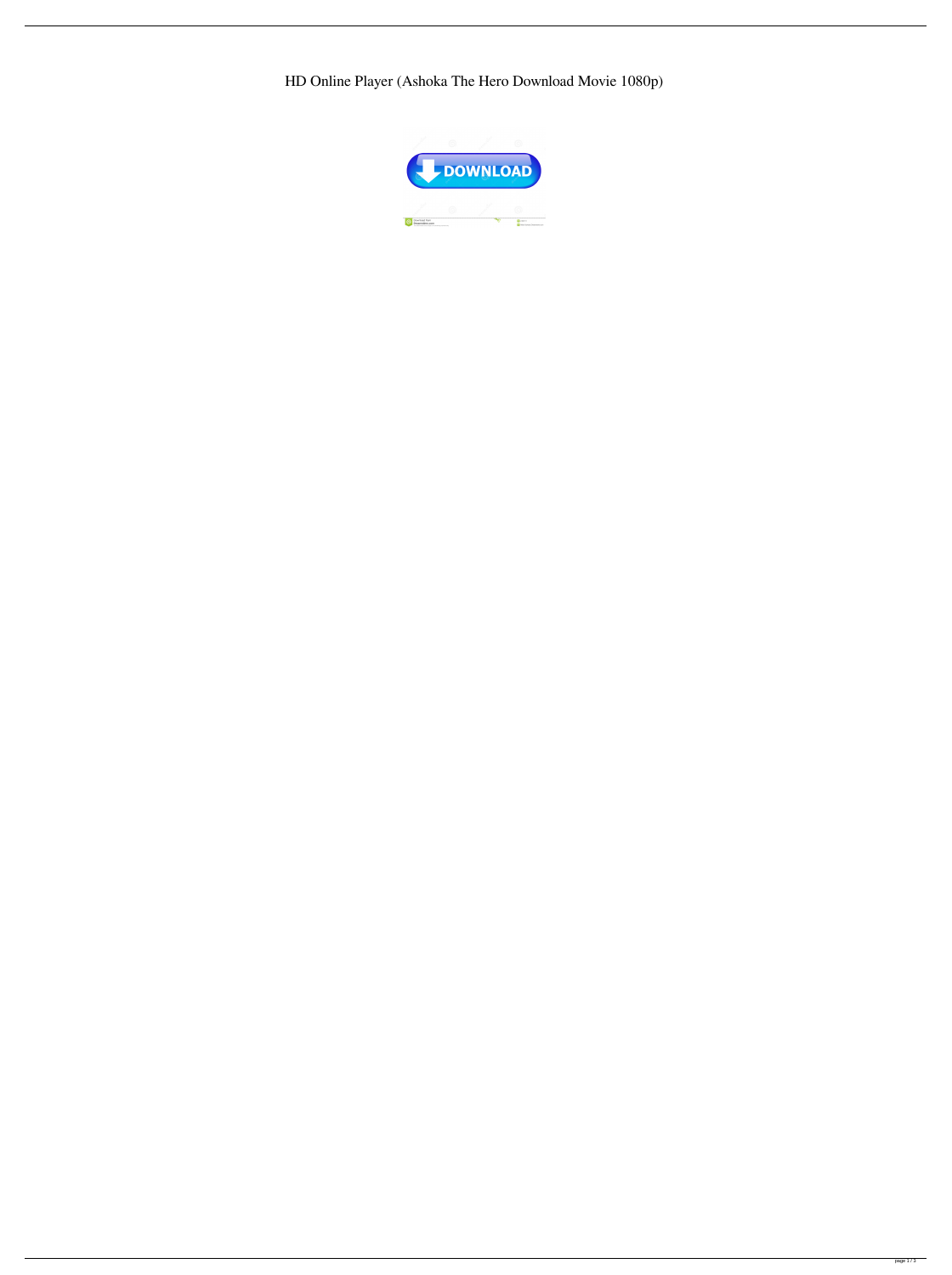Category:2010s Telugu-language films Category:2010s science fiction action films Category:2010s superhero films Category:Indian action films Category:Indian films Category:Indian superhero films Category:Films featuring an Category:Indian superhero film remakes Category:2010s Telugu-language films Category:Telugu remakes of Hindi films Category:Films shot in India Category:Indian science fiction action filmsFor the first time, a study of Wis shows that state funding has remained relatively stable as a share of total school funding over the last decade. But state funding has not been going to teachers, as some education reform advocates have claimed, according State Education. That's not because schools are getting more efficient in spending money, but because overall funding for schools has remained relatively stable over the last decade. "I was really surprised by the fact tha and get to the bottom line, we're actually spending less and less on our schools," said Jane Haley, director of legislative advocacy for the Wisconsin State Education, a union that represents more than 34,000 teachers. "I to have a debate and a conversation about what's going on in the state and the lack of funding for education. But there's no debate over what's really going on here," Haley said. The study shows the state's funding per stu years, when adjusted for inflation. It also shows that despite the state's budget problems, average total school spending has increased. While cuts have hit some districts, school spending as a share of total state spendin according to the report, done by Norm Metzger and Eric Olson, professors at the University of Wisconsin-Madison. They analyzed data from the U.S. Department of Education. The state's funding per student has decreased by 8 because total school funding has grown overall, and per student spending has not. The adjusted amount spent per student has increased from \$5,420 in 2003 to \$6,083 in 2013. Total state funding per student is roughly what i \$6,200. Haley said school leaders are hopeful that the state's next budget